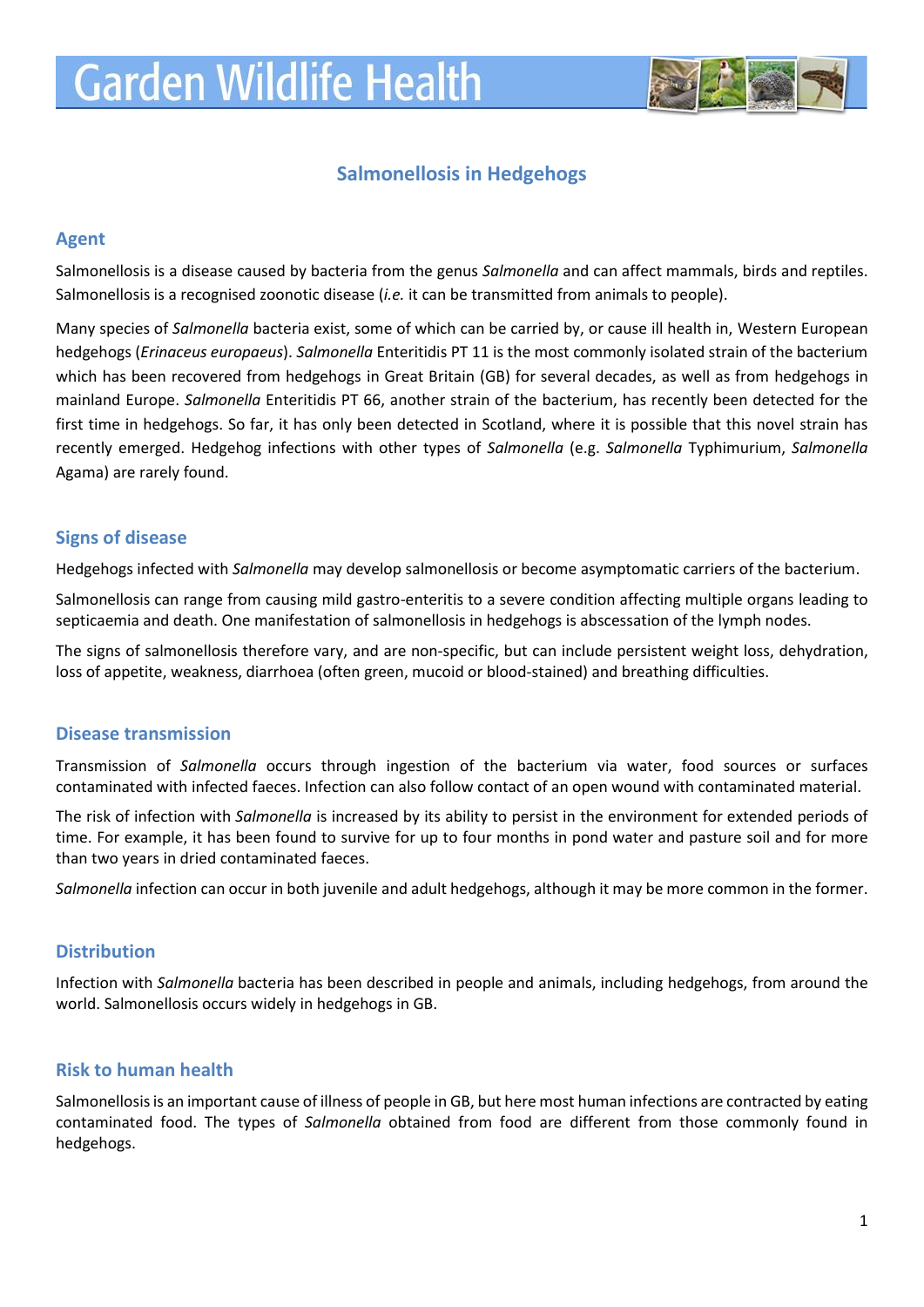However, the strains of *Salmonella* that affect hedgehogs also have the potential to cause ill health in people. Since hedgehogs can carry *Salmonella* bacteria, with or without signs of disease, sensible hygiene precautions are advised as a routine measure when handling these animals (see *Prevention* below).

People with salmonellosis most typically develop signs of gastroenteritis.

If you suspect you might have contracted *Salmonella* infection, you should seek medical advice.

## **Risk to domestic animal health**

There are rare cases where pets (e.g. dogs and cats) or livestock have been infected with the strains of *Salmonella* Enteritidis found in hedgehogs. Although salmonellosis can affect pet dogs and cats, how often the disease is caught from hedgehogs is unknown. Dogs and cats with salmonellosis typically present with signs of gastro-enteritis. If you suspect your pet might have contracted *Salmonella* infection, you should seek veterinary advice.

It is advisable to avoid pets sharing feeding bowls with hedgehogs to minimise the chances of infection.

### **Diagnosis**

The diagnosis of salmonellosis in hedgehogs relies on veterinary examination. In the live animal, faecal samples can be examined in a specialist laboratory for the presence of *Salmonella* bacteria. On post-mortem examination, the signs of salmonellosis are variable and additional laboratory tests are required to confirm the diagnosis.

If you wish to report finding a dead hedgehog, or signs of disease in hedgehogs, please visit [www.gardenwildlifehealth.org.](http://www.gardenwildlifehealth.org/) Alternatively, if you have further queries or have no internet access, please call the **Garden Wildlife Health** vets on **0207 449 6685.**

### **Control**

Whilst medicines are available to treat salmonellosis in captive mammals, effective and targeted dosing of free-living hedgehogs is not possible.

Suitable commercial products, such as disinfectants, should be used to clean and disinfect equipment and contaminated surfaces following the manufacturer's recommendations.

If you find a sick hedgehog and suspect it may be infected with *Salmonella*, you should contact your nearest veterinary surgery or wildlife rehabilitation centre for further advice and use sensible hygiene precautions(see *Prevention* below).

### **Prevention**

Although little can be done to prevent the spread of *Salmonella* in the environment and amongst hedgehogs in the wild, the disinfection of any bowls or plates used to feed wild hedgehogs should be routinely carried out as follows:

- Clean surfaces, bowls or plates using a suitable disinfectant (for example, a weak solution of domestic bleach (5% sodium hypochlorite) or other product following the manufacturer's instructions). Always rinse thoroughly and air-dry before re-use.
- Brushes and cleaning equipment should not be used for other purposes and should not be brought into the house, but be kept and used outside and away from food preparation areas.
- Wear rubber gloves and thoroughly wash hands and forearms afterwards with soap and water, especially before eating or drinking.

If you need to handle a hedgehog please use thick gardening or rubber gloves and wash your hands thoroughly with warm water and soap afterwards. This will reduce the chance of transmission of *[Salmonella](https://www.gardenwildlifehealth.org/portfolio/hedgehog-salmonellosis/)* or other diseases, such as [ringworm,](https://www.gardenwildlifehealth.org/portfolio/ringworm-in-hedgehogs/) that hedgehogs can carry.